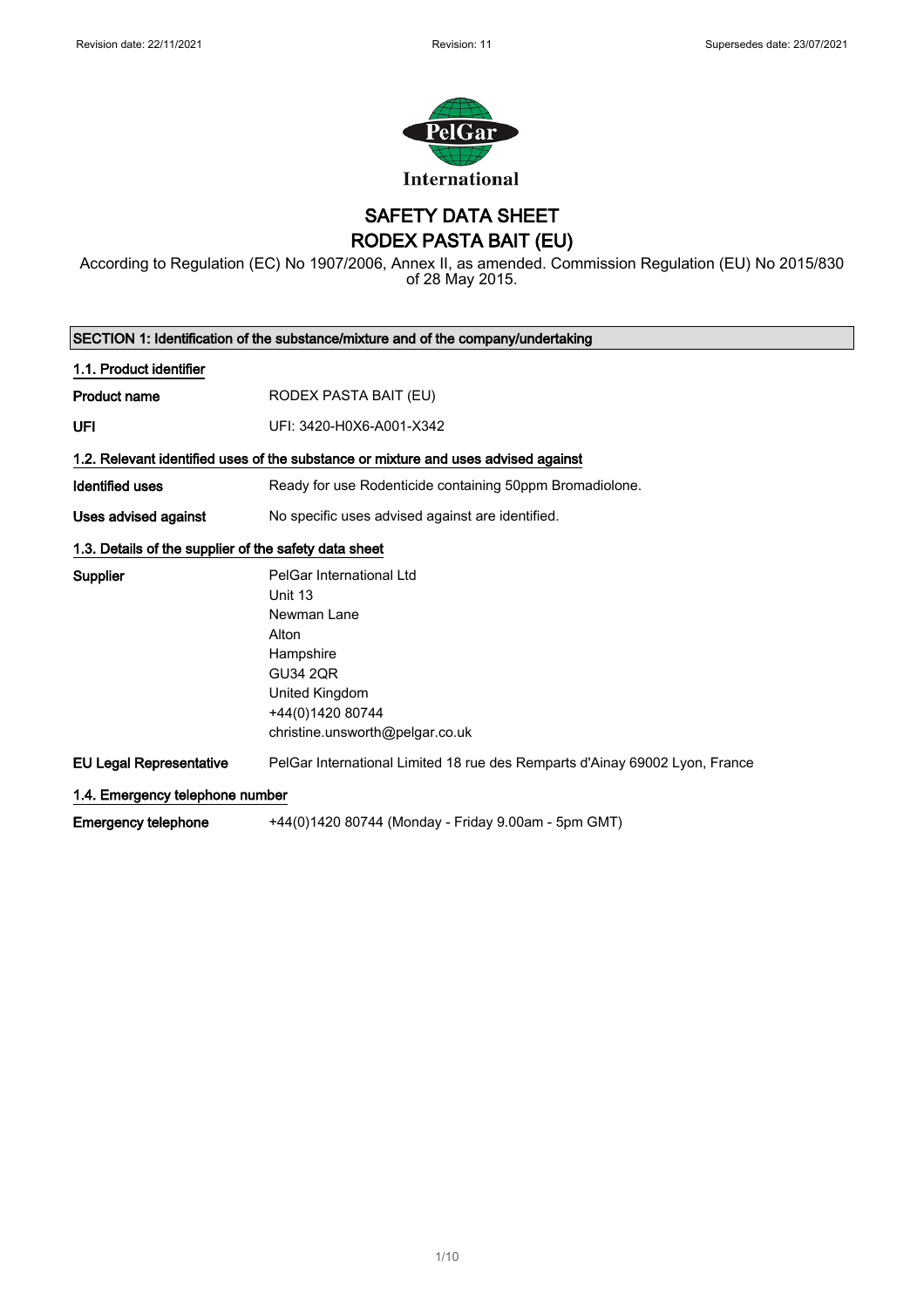| National emergency telephone Austria: +43 1 406 43 43 |                                                                         |
|-------------------------------------------------------|-------------------------------------------------------------------------|
| number                                                | Belgium: 070 245 245                                                    |
|                                                       | Bulgaria: +359 2 9154 233                                               |
|                                                       | Croatia: +3851 2348 342                                                 |
|                                                       | <b>Cyprus: 1401</b>                                                     |
|                                                       | Czech Republic: +420 224 919 293, +420 224 915 402                      |
|                                                       | Denmark: +45 8212 1212                                                  |
|                                                       | Estonia: 16662                                                          |
|                                                       | Finland: 0800 147 111                                                   |
|                                                       | France: +33 (0) 145 42 59 59                                            |
|                                                       | Germany: +44 (0)1420 80744 (9am-5pm Monday- Friday GMT)                 |
|                                                       | Greece: (0030) 2107793777                                               |
|                                                       | Hungary: +36-80-201-199                                                 |
|                                                       | Iceland: (+354) 543 1000 / 112                                          |
|                                                       | Ireland: Members of Public: +353 (01) 809 2166. (8am-10pm daily)        |
|                                                       | Ireland: Healthcare Professionals: +353 (01) 809 2566 (24 hour service) |
|                                                       | Italy: 0382-24444                                                       |
|                                                       | Latvia: +371 67042473                                                   |
|                                                       | Liechtenstein: +44 (0)1420 80744 (9am-5pm Monday- Friday GMT)           |
|                                                       | Lithuania: +370 (85) 2362052                                            |
|                                                       | Luxembourg: 8002 5500                                                   |
|                                                       | Malta: +44 (0)1420 80744 (9am-5pm Monday- Friday GMT)                   |
|                                                       | Netherlands: +31(0)30 274 8888 Healthcare Professionals only            |
|                                                       | Norway: 22 59 13 00                                                     |
|                                                       | Poland: +44 (0)1420 80744 (9am-5pm Monday- Friday GMT)                  |
|                                                       | Portugal: +351 800 250 250                                              |
|                                                       | Romania: +40213183606                                                   |
|                                                       | Slovakia: +421 2 5477 4166                                              |
|                                                       | Slovenia: 112                                                           |
|                                                       | Spain: +34 91 562 04 20                                                 |
|                                                       | Sweden: 112 - Begär Giftinformation                                     |
|                                                       |                                                                         |

## SECTION 2: Hazards identification

| 2.1. Classification of the substance or mixture |                                   |
|-------------------------------------------------|-----------------------------------|
| Classification (EC 1272/2008)                   |                                   |
| <b>Physical hazards</b>                         | Not Classified                    |
| <b>Health hazards</b>                           | Repr. 1B - H360D STOT RE 1 - H372 |
| <b>Environmental hazards</b>                    | Not Classified                    |
| 2.2. Label elements                             |                                   |
| <b>Hazard pictograms</b>                        |                                   |
|                                                 |                                   |
| .                                               |                                   |

| Signal word       | Danger                                                                       |
|-------------------|------------------------------------------------------------------------------|
| Hazard statements | H360D May damage the unborn child.                                           |
|                   | H372 Causes damage to organs (Blood) through prolonged or repeated exposure. |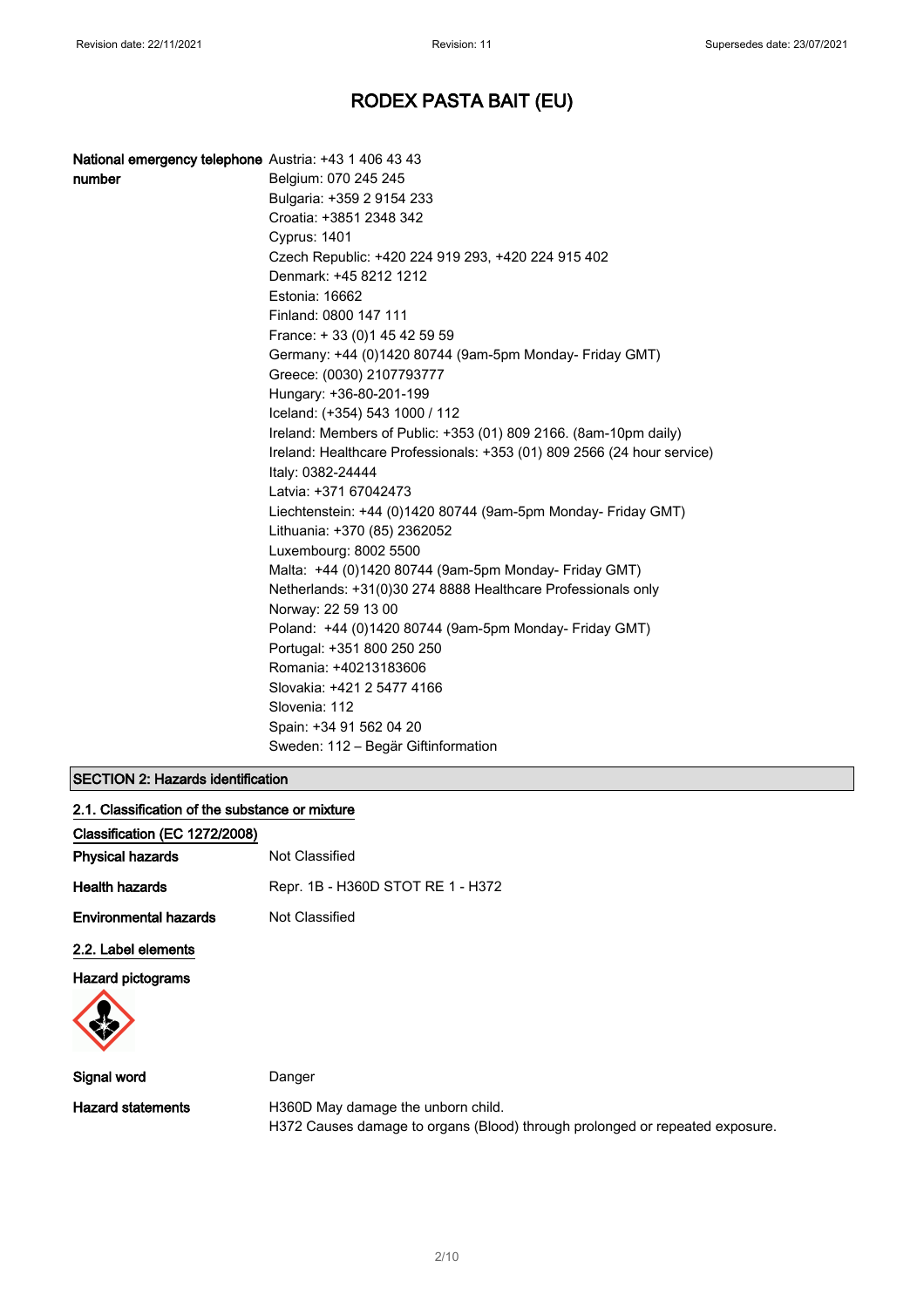| <b>Precautionary statements</b>   | P201 Obtain special instructions before use.<br>P202 Do not handle until all safety precautions have been read and understood.<br>P280 Wear protective gloves.<br>P308+P313 IF exposed or concerned: Get medical advice/ attention.<br>P314 Get medical advice/ attention if you feel unwell.<br>P301+P310 IF SWALLOWED: Immediately call a POISON CENTER/ doctor.<br>P405 Store locked up.<br>P404 Store in a closed container.<br>P501 Dispose of contents/ container in accordance with national regulations. |
|-----------------------------------|------------------------------------------------------------------------------------------------------------------------------------------------------------------------------------------------------------------------------------------------------------------------------------------------------------------------------------------------------------------------------------------------------------------------------------------------------------------------------------------------------------------|
| Supplemental label<br>information | Keep / Store away from foodstuffs, beverages and animal feeding stuffs.                                                                                                                                                                                                                                                                                                                                                                                                                                          |

### 2.3. Other hazards

This product does not contain any substances classified as PBT or vPvB.

### SECTION 3: Composition/information on ingredients

| 3.2. Mixtures                                                                                                                                                                            |                                |
|------------------------------------------------------------------------------------------------------------------------------------------------------------------------------------------|--------------------------------|
| 2,2'-Iminodiethanol                                                                                                                                                                      | < 0.1%                         |
| CAS number: 111-42-2                                                                                                                                                                     | EC number: 203-868-0           |
| Classification<br>Acute Tox. 4 - H302<br>Skin Irrit. 2 - H315<br>Eye Dam. 1 - H318<br>STOT RE 2 - H373                                                                                   |                                |
| <b>BROMADIOLONE (EU)</b>                                                                                                                                                                 | 0.005%                         |
| CAS number: 28772-56-7                                                                                                                                                                   | EC number: 249-205-9           |
| M factor (Acute) = $1$                                                                                                                                                                   | M factor (Chronic) = $1$       |
| Classification<br>Acute Tox. 1 - H300<br>Acute Tox. 1 - H310<br>Acute Tox. 1 - H330<br>Repr. 1B - H360D<br><b>STOT RE 1 - H372</b><br>Aquatic Acute 1 - H400<br>Aquatic Chronic 1 - H410 |                                |
| <b>Denatonium Benzoate</b><br>CAS number: 3734-33-6                                                                                                                                      | < 0.1%<br>EC number: 223-095-2 |
| Classification<br>Acute Tox. 4 - H302<br>Aquatic Chronic 3 - H412                                                                                                                        |                                |
| The full text for all hazard statements is displayed in Section 16.                                                                                                                      |                                |

### SECTION 4: First aid measures

### 4.1. Description of first aid measures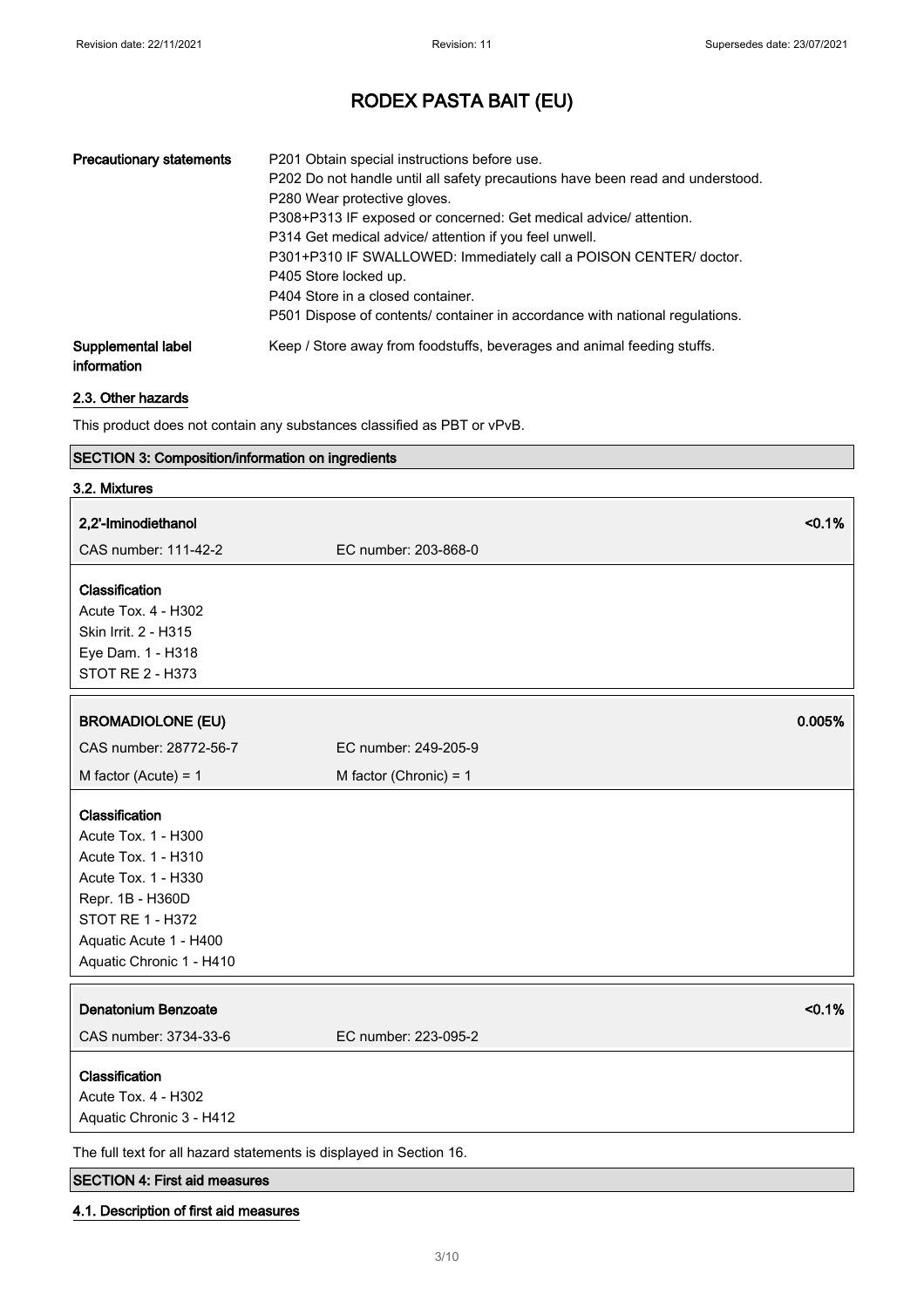| <b>General information</b>                                 | In case of accident or if you feel unwell, seek medical advice immediately (show the label<br>where possible). Advice for Medical Doctors: Bromadiolone is an indirect anti-coagulant.<br>Phytomenadione, Vitamin K, is antidotal. Determin prothrombin time not less than 18 hours<br>after consumption. If elevated, administer Vitamin K1 until prothrombin time normalises.<br>Continue determination of prothrombin time for two weeks after withdrawal of antidote and<br>resume treatment if elevation occurs in that time. |
|------------------------------------------------------------|------------------------------------------------------------------------------------------------------------------------------------------------------------------------------------------------------------------------------------------------------------------------------------------------------------------------------------------------------------------------------------------------------------------------------------------------------------------------------------------------------------------------------------|
| Inhalation                                                 | Due to the physical nature of this product, exposure by this route is unlikely. IF INHALED:<br>Move affected person to fresh air and keep warm and at rest in a position comfortable for<br>breathing. Get medical attention if symptoms are severe or persist.                                                                                                                                                                                                                                                                    |
| Ingestion                                                  | Rinse mouth thoroughly with water. Do not induce vomiting. Get medical attention<br>immediately.                                                                                                                                                                                                                                                                                                                                                                                                                                   |
| <b>Skin contact</b>                                        | May cause irritation to susceptible persons. Immediately take off all contaminated clothing.<br>Wash skin thoroughly with soap and water. Get medical attention if symptoms are severe or<br>persist after washing.                                                                                                                                                                                                                                                                                                                |
| Eye contact                                                | May cause eye irritation to susceptible persons. Rinse immediately with plenty of water and<br>seek medical advice.                                                                                                                                                                                                                                                                                                                                                                                                                |
| <b>Protection of first aiders</b>                          | First aid personnel should wear appropriate protective equipment during any rescue.                                                                                                                                                                                                                                                                                                                                                                                                                                                |
|                                                            | 4.2. Most important symptoms and effects, both acute and delayed                                                                                                                                                                                                                                                                                                                                                                                                                                                                   |
| <b>General information</b>                                 | The severity of the symptoms described will vary dependent on the concentration and the<br>length of exposure.                                                                                                                                                                                                                                                                                                                                                                                                                     |
| Ingestion                                                  | Harmful if swallowed.                                                                                                                                                                                                                                                                                                                                                                                                                                                                                                              |
|                                                            | 4.3. Indication of any immediate medical attention and special treatment needed                                                                                                                                                                                                                                                                                                                                                                                                                                                    |
| Notes for the doctor                                       | Treat symptomatically.                                                                                                                                                                                                                                                                                                                                                                                                                                                                                                             |
| <b>SECTION 5: Firefighting measures</b>                    |                                                                                                                                                                                                                                                                                                                                                                                                                                                                                                                                    |
| 5.1. Extinguishing media                                   |                                                                                                                                                                                                                                                                                                                                                                                                                                                                                                                                    |
| Suitable extinguishing media                               | The product is not flammable. Extinguish with alcohol-resistant foam, carbon dioxide, dry<br>powder or water fog. Use fire-extinguishing media suitable for the surrounding fire.                                                                                                                                                                                                                                                                                                                                                  |
| Unsuitable extinguishing<br>media                          | Do not use water jet as an extinguisher, as this will spread the fire.                                                                                                                                                                                                                                                                                                                                                                                                                                                             |
| 5.2. Special hazards arising from the substance or mixture |                                                                                                                                                                                                                                                                                                                                                                                                                                                                                                                                    |
| Specific hazards                                           | None known.                                                                                                                                                                                                                                                                                                                                                                                                                                                                                                                        |
| <b>Hazardous combustion</b><br>products                    | Thermal decomposition or combustion products may include the following substances:<br>Harmful gases or vapours.                                                                                                                                                                                                                                                                                                                                                                                                                    |
| 5.3. Advice for firefighters                               |                                                                                                                                                                                                                                                                                                                                                                                                                                                                                                                                    |
| Protective actions during<br>firefighting                  | Avoid breathing fire gases or vapours. Evacuate area. Cool containers exposed to heat with<br>water spray and remove them from the fire area if it can be done without risk. Cool containers<br>exposed to flames with water until well after the fire is out.                                                                                                                                                                                                                                                                     |
| Special protective equipment<br>for firefighters           | Wear positive-pressure self-contained breathing apparatus (SCBA) and appropriate protective<br>clothing. Firefighter's clothing conforming to European standard EN469 (including helmets,<br>protective boots and gloves) will provide a basic level of protection for chemical incidents.                                                                                                                                                                                                                                         |

### SECTION 6: Accidental release measures

### 6.1. Personal precautions, protective equipment and emergency procedures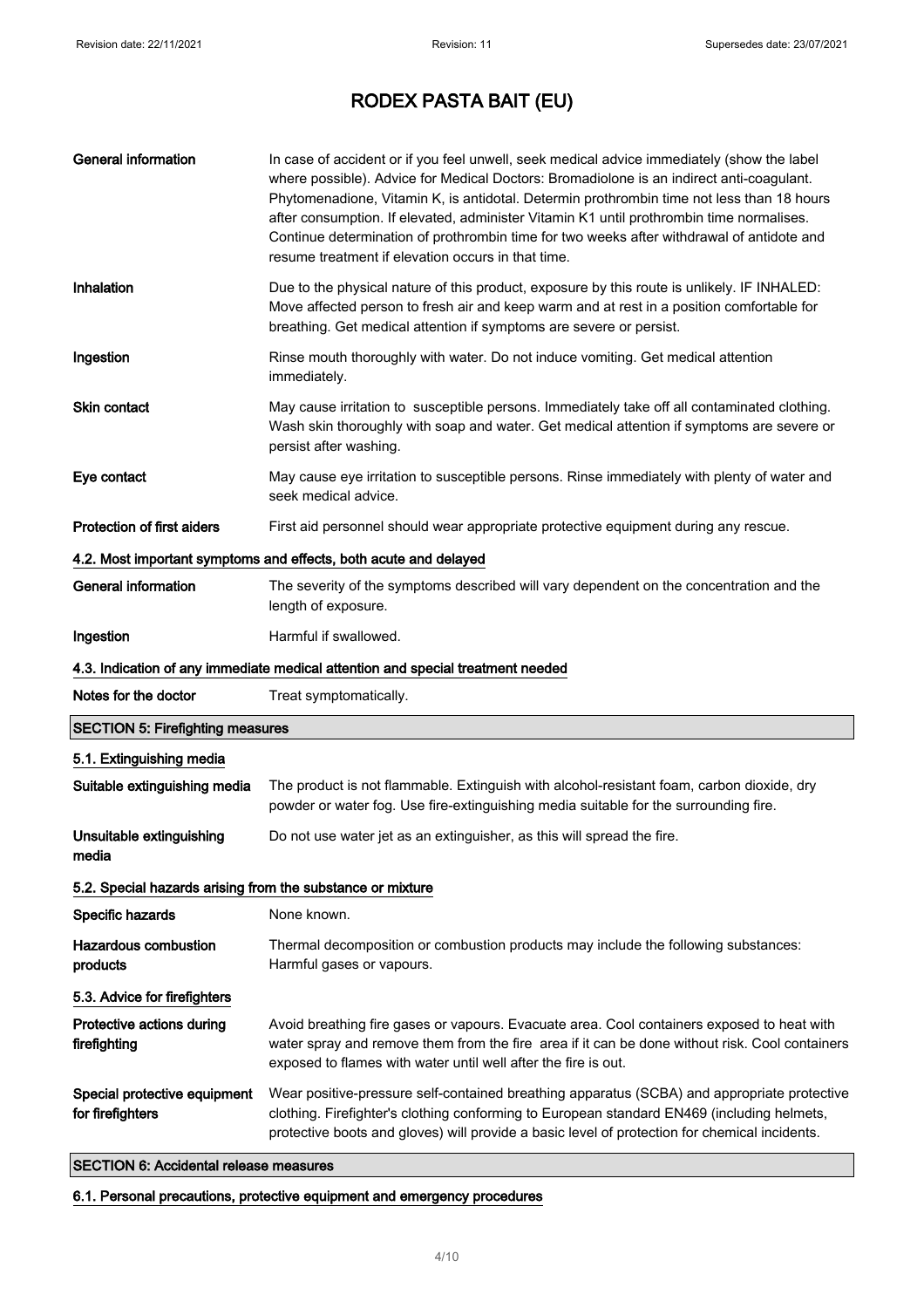| Personal precautions                                                                                                | Wear protective clothing as described in Section 8 of this safety data sheet.                                                                                                                                                                                                                                                                                                                                                               |
|---------------------------------------------------------------------------------------------------------------------|---------------------------------------------------------------------------------------------------------------------------------------------------------------------------------------------------------------------------------------------------------------------------------------------------------------------------------------------------------------------------------------------------------------------------------------------|
| 6.2. Environmental precautions                                                                                      |                                                                                                                                                                                                                                                                                                                                                                                                                                             |
| <b>Environmental precautions</b>                                                                                    | Avoid discharge into drains or watercourses or onto the ground.                                                                                                                                                                                                                                                                                                                                                                             |
| 6.3. Methods and material for containment and cleaning up                                                           |                                                                                                                                                                                                                                                                                                                                                                                                                                             |
| Methods for cleaning up                                                                                             | Wear protective clothing as described in Section 8 of this safety data sheet. Clear up spills<br>immediately and dispose of waste safely. Collect spillage with a shovel and broom, or similar<br>and reuse, if possible. Collect and place in suitable waste disposal containers and seal<br>securely. Flush contaminated area with plenty of water. Wash thoroughly after dealing with a<br>spillage. For waste disposal, see Section 13. |
| 6.4. Reference to other sections                                                                                    |                                                                                                                                                                                                                                                                                                                                                                                                                                             |
| Reference to other sections                                                                                         | For personal protection, see Section 8. See Section 11 for additional information on health<br>hazards. See Section 12 for additional information on ecological hazards. For waste disposal,<br>see Section 13.                                                                                                                                                                                                                             |
| <b>SECTION 7: Handling and storage</b>                                                                              |                                                                                                                                                                                                                                                                                                                                                                                                                                             |
| 7.1. Precautions for safe handling                                                                                  |                                                                                                                                                                                                                                                                                                                                                                                                                                             |
| <b>Usage precautions</b>                                                                                            | As the product is a paste it is unlikely to produce dust. Read and follow manufacturer's<br>recommendations. Wear protective clothing as described in Section 8 of this safety data<br>sheet. Keep away from food, drink and animal feeding stuffs. Keep container tightly sealed<br>when not in use.                                                                                                                                       |
| Advice on general<br>occupational hygiene                                                                           | Wash promptly if skin becomes contaminated. Take off contaminated clothing. Wash<br>contaminated clothing before reuse. Wash after use and before eating, smoking and using the<br>toilet.                                                                                                                                                                                                                                                  |
|                                                                                                                     | 7.2. Conditions for safe storage, including any incompatibilities                                                                                                                                                                                                                                                                                                                                                                           |
| <b>Storage precautions</b>                                                                                          | Keep out of the reach of children. Keep away from food, drink and animal feeding stuffs. Keep<br>only in the original container. Keep container tightly closed, in a cool, well ventilated place.<br>Protect containers from damage. Keep away from oxidising materials, heat and flames.                                                                                                                                                   |
| Storage class                                                                                                       | Unspecified storage.                                                                                                                                                                                                                                                                                                                                                                                                                        |
| 7.3. Specific end use(s)                                                                                            |                                                                                                                                                                                                                                                                                                                                                                                                                                             |
| Specific end use(s)                                                                                                 | The identified uses for this product are detailed in Section 1.2.                                                                                                                                                                                                                                                                                                                                                                           |
| Usage description                                                                                                   | Ready to use rodenticide containing 50 ppm Bromadiolone.                                                                                                                                                                                                                                                                                                                                                                                    |
| <b>SECTION 8: Exposure controls/Personal protection</b>                                                             |                                                                                                                                                                                                                                                                                                                                                                                                                                             |
| 8.1. Control parameters                                                                                             |                                                                                                                                                                                                                                                                                                                                                                                                                                             |
| Occupational exposure limits<br>Propane-1,2-diol (Propane-1,2-diol Particulates)<br>Flour<br>8.2. Exposure controls | WEL 8-Hr limit mg/M3: 10<br>Propane-1,2-diol (Propane-1,2-diol total vapour and particulates)<br>WEL 8-Hr limit ppm: 150<br>WEL 8Hr limit mg/M3: 474<br>WEL 8-Hr limit mg/M3: 10 WEL 15 min limit mg/M3: 30                                                                                                                                                                                                                                 |
| Appropriate engineering<br>controls                                                                                 | Provide adequate ventilation.                                                                                                                                                                                                                                                                                                                                                                                                               |

Personal protection Keep away from food stuffs.

Eye/face protection **Avoid contact with eyes.**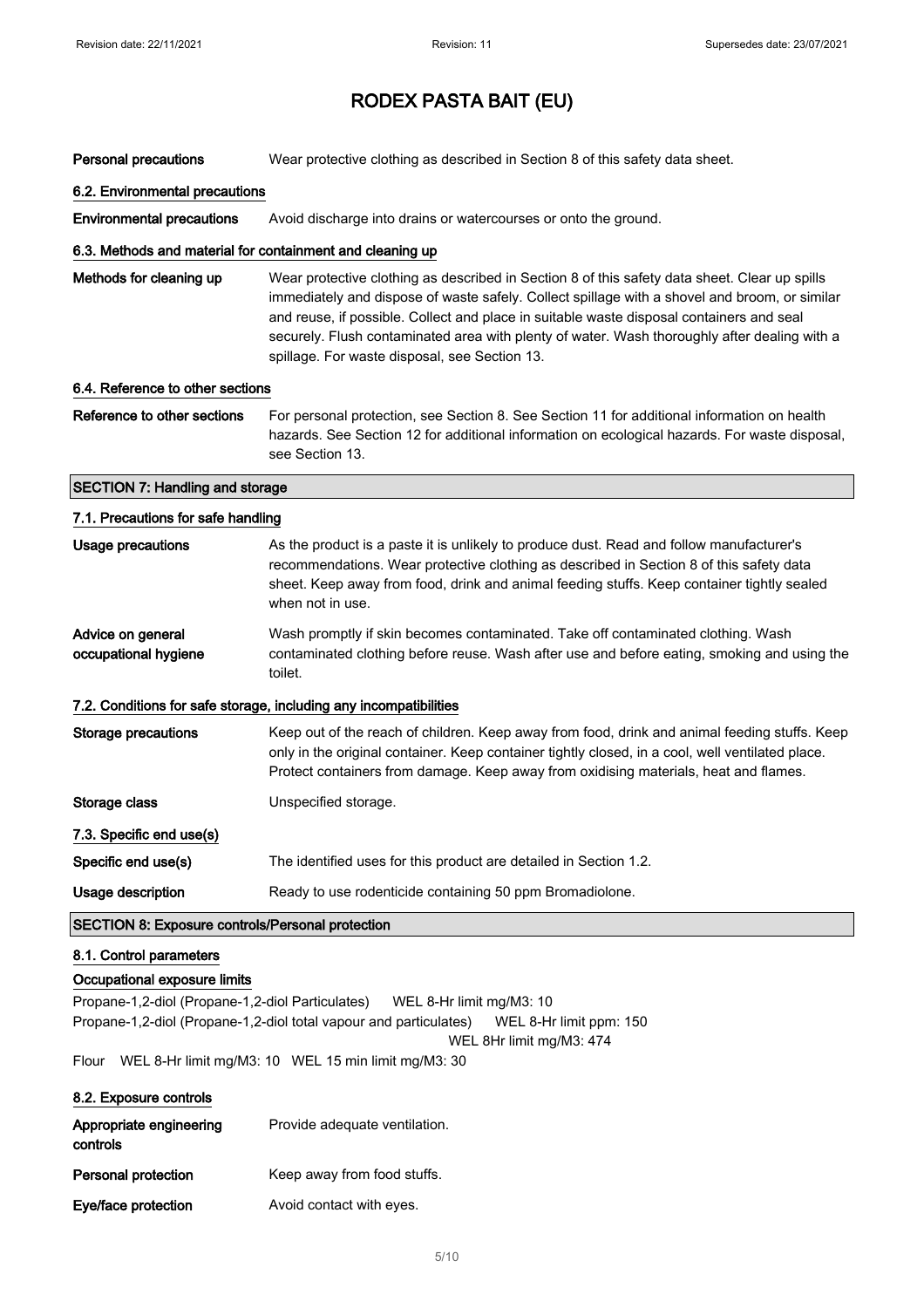| Hand protection                           | Suitable chemical resistant gloves are recommended for professional users.                                                            |
|-------------------------------------------|---------------------------------------------------------------------------------------------------------------------------------------|
| Other skin and body<br>protection         | Personal protective equipment for the body should be selected based on the task being<br>performed and the risks involved.            |
| Hygiene measures                          | Wash hands thoroughly after handling. Do not eat, drink or smoke when using this product.<br>Wash contaminated clothing before reuse. |
| <b>Respiratory protection</b>             | Provide adequate ventilation.                                                                                                         |
| <b>Environmental exposure</b><br>controls | Keep container tightly sealed when not in use. Avoid release to the environment.                                                      |

### SECTION 9: Physical and chemical properties

| 9.1. Information on basic physical and chemical properties |                                 |
|------------------------------------------------------------|---------------------------------|
| Appearance                                                 | Paste.                          |
| Colour                                                     | Blue. Red.                      |
| Odour                                                      | Characteristic.                 |
| <b>Odour threshold</b>                                     | No information available.       |
| рH                                                         | No information available.       |
| <b>Melting point</b>                                       | Not relevant.                   |
| Initial boiling point and range                            | No information available.       |
| Flash point                                                | No information available.       |
| <b>Evaporation rate</b>                                    | No information available.       |
| <b>Evaporation factor</b>                                  | No information available.       |
| Flammability (solid, gas)                                  | combustible                     |
| Upper/lower flammability or<br>explosive limits            | No information available.       |
| Other flammability                                         | No information available.       |
| Vapour pressure                                            | Not relevant.                   |
| Vapour density                                             | Not relevant.                   |
| <b>Relative density</b>                                    | No information available.       |
| <b>Bulk density</b>                                        | No information available.       |
| Solubility(ies)                                            | No information available.       |
| <b>Partition coefficient</b>                               | Not relevant.                   |
| Auto-ignition temperature                                  | No information available.       |
| <b>Decomposition Temperature</b>                           | No information available.       |
| <b>Viscosity</b>                                           | No information available.       |
| <b>Explosive properties</b>                                | Not considered to be explosive. |
| Explosive under the influence<br>of a flame                | Not considered to be explosive. |
| <b>Oxidising properties</b>                                | Not oxidising.                  |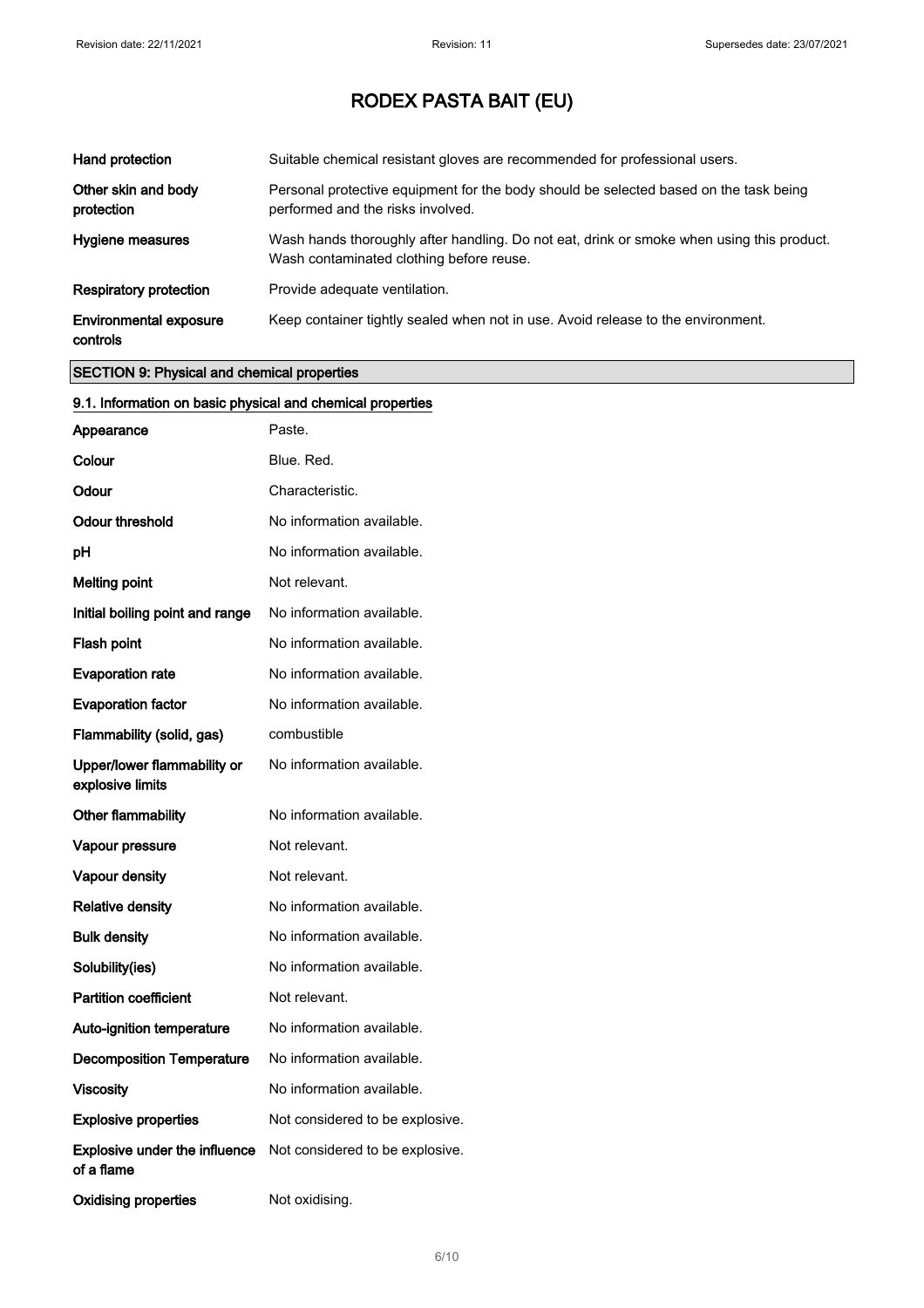### 9.2. Other information

| <b>VUIVE HIIVIIIKUV</b>                                              |                                                                                                                                                                         |
|----------------------------------------------------------------------|-------------------------------------------------------------------------------------------------------------------------------------------------------------------------|
| <b>SECTION 10: Stability and reactivity</b>                          |                                                                                                                                                                         |
| 10.1. Reactivity                                                     |                                                                                                                                                                         |
| Reactivity                                                           | There are no known reactivity hazards associated with this product.                                                                                                     |
| 10.2. Chemical stability                                             |                                                                                                                                                                         |
| <b>Stability</b>                                                     | Stable at normal ambient temperatures and when used as recommended. Stable under the<br>prescribed storage conditions.                                                  |
| 10.3. Possibility of hazardous reactions                             |                                                                                                                                                                         |
| Possibility of hazardous<br>reactions                                | No potentially hazardous reactions known.                                                                                                                               |
| 10.4. Conditions to avoid                                            |                                                                                                                                                                         |
| <b>Conditions to avoid</b>                                           | There are no known conditions that are likely to result in a hazardous situation.                                                                                       |
| 10.5. Incompatible materials                                         |                                                                                                                                                                         |
| <b>Materials to avoid</b>                                            | Keep away from oxidising materials, heat and flames.                                                                                                                    |
| 10.6. Hazardous decomposition products                               |                                                                                                                                                                         |
| Hazardous decomposition<br>products                                  | Does not decompose when used and stored as recommended. Thermal decomposition or<br>combustion products may include the following substances: Harmful gases or vapours. |
| <b>SECTION 11: Toxicological information</b>                         |                                                                                                                                                                         |
| 11.1. Information on toxicological effects                           |                                                                                                                                                                         |
| Acute toxicity - oral                                                |                                                                                                                                                                         |
| Notes (oral LD <sub>50</sub> )                                       | >2000 mg/kg                                                                                                                                                             |
| Acute toxicity - dermal<br>Notes (dermal LD <sub>50</sub> )          | >2000 mg/kg                                                                                                                                                             |
| Acute toxicity - inhalation<br>Notes (inhalation LC <sub>50</sub> )  | >5 mg/l (Dust)                                                                                                                                                          |
| Skin corrosion/irritation<br>Animal data                             | Based on available data the classification criteria are not met.                                                                                                        |
| Serious eye damage/irritation<br>Serious eye damage/irritation       | Based on available data the classification criteria are not met.                                                                                                        |
| <b>Respiratory sensitisation</b><br><b>Respiratory sensitisation</b> | Based on available data the classification criteria are not met.                                                                                                        |
| <b>Skin sensitisation</b><br><b>Skin sensitisation</b>               | Based on available data the classification criteria are not met.                                                                                                        |
| Germ cell mutagenicity<br>Genotoxicity - in vitro                    | Based on available data the classification criteria are not met.                                                                                                        |
| Carcinogenicity                                                      |                                                                                                                                                                         |
| Carcinogenicity                                                      | Based on available data the classification criteria are not met.                                                                                                        |
| <b>IARC</b> carcinogenicity                                          | None of the ingredients are listed or exempt.                                                                                                                           |
| Reproductive toxicity                                                |                                                                                                                                                                         |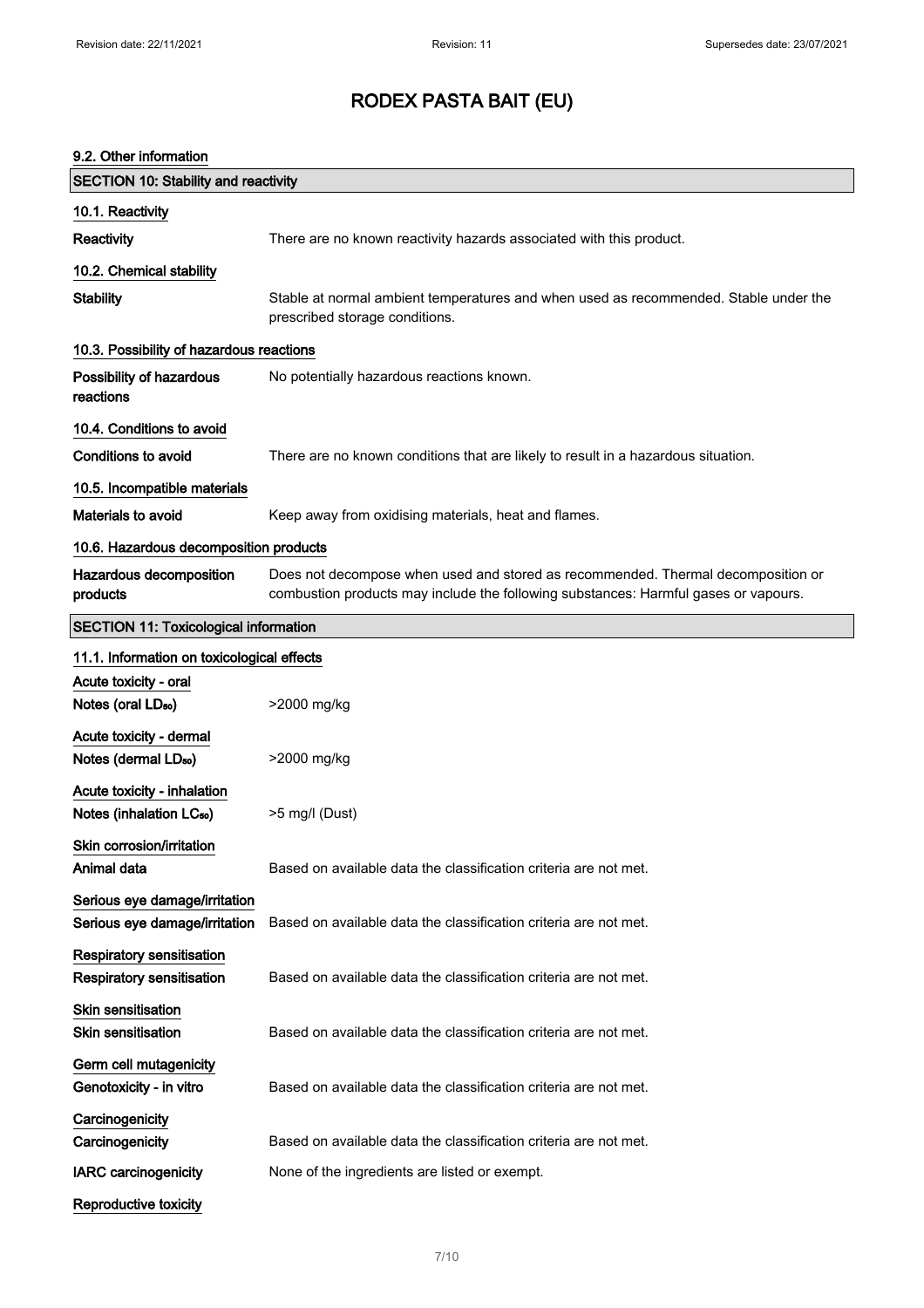|                                                                                | Reproductive toxicity - fertility Based on available data the classification criteria are not met.                                                                                                   |
|--------------------------------------------------------------------------------|------------------------------------------------------------------------------------------------------------------------------------------------------------------------------------------------------|
| Reproductive toxicity -<br>development                                         | May damage the unborn child.                                                                                                                                                                         |
| Specific target organ toxicity - single exposure                               |                                                                                                                                                                                                      |
| STOT - single exposure                                                         | Not classified as a specific target organ toxicant after a single exposure.                                                                                                                          |
| Specific target organ toxicity - repeated exposure<br>STOT - repeated exposure | STOT RE 1 - H372                                                                                                                                                                                     |
| <b>Aspiration hazard</b><br><b>Aspiration hazard</b>                           | Not relevant. Solid.                                                                                                                                                                                 |
| <b>General information</b>                                                     | Avoid contact during pregnancy/while nursing. May damage fertility. The severity of the<br>symptoms described will vary dependent on the concentration and the length of exposure.                   |
| Inhalation                                                                     | No specific symptoms known.                                                                                                                                                                          |
| Ingestion                                                                      | See section 4 - First Aid                                                                                                                                                                            |
| Skin contact                                                                   | Prolonged contact may cause dryness of the skin.                                                                                                                                                     |
| Eye contact                                                                    | No specific symptoms known.                                                                                                                                                                          |
| Route of exposure                                                              | Ingestion Inhalation Skin and/or eye contact                                                                                                                                                         |
| <b>Toxicity of ingredients</b>                                                 | Denatonium Benzoate: LD50 Oral (Rat) = 584 mg/kg  LC50 (Rat) 4h: >8.7 mg/l<br>Bromadiolone Acute Oral ≤5mg/kg Acute Dermal ≤50mg/kg Acute Inhalation ≤0.05mg/kg<br>(Commission Regulation 2016/1179) |
|                                                                                |                                                                                                                                                                                                      |
| <b>SECTION 12: Ecological information</b>                                      |                                                                                                                                                                                                      |
| Ecotoxicity                                                                    | Not regarded as dangerous for the environment. However, large or frequent spills may have<br>hazardous effects on the environment.                                                                   |
| 12.1. Toxicity                                                                 |                                                                                                                                                                                                      |
| <b>Toxicity</b>                                                                | Based on available data the classification criteria are not met.                                                                                                                                     |
| 12.2. Persistence and degradability                                            |                                                                                                                                                                                                      |
|                                                                                | Persistence and degradability The degradability of the product is not known.                                                                                                                         |
| 12.3. Bioaccumulative potential                                                |                                                                                                                                                                                                      |
| <b>Bioaccumulative potential</b>                                               | No data available on bioaccumulation.                                                                                                                                                                |
| <b>Partition coefficient</b>                                                   | Not relevant.                                                                                                                                                                                        |
| 12.4. Mobility in soil                                                         |                                                                                                                                                                                                      |
| <b>Mobility</b>                                                                | No data available.                                                                                                                                                                                   |
| 12.5. Results of PBT and vPvB assessment                                       |                                                                                                                                                                                                      |
| 12.6. Other adverse effects                                                    |                                                                                                                                                                                                      |
| Other adverse effects                                                          | Toxic to mammals, including domesticated animals and birds if ingested. Exposure of non-<br>target animals should be prevented.                                                                      |
| <b>Toxicity of ingredients</b>                                                 | <b>Bromadiolone</b><br>Daphnia EC50/48Hr = 5.79 mg/l Rainbow trout LC50/96Hr = 2.89 mg/l                                                                                                             |
| <b>SECTION 13: Disposal considerations</b>                                     |                                                                                                                                                                                                      |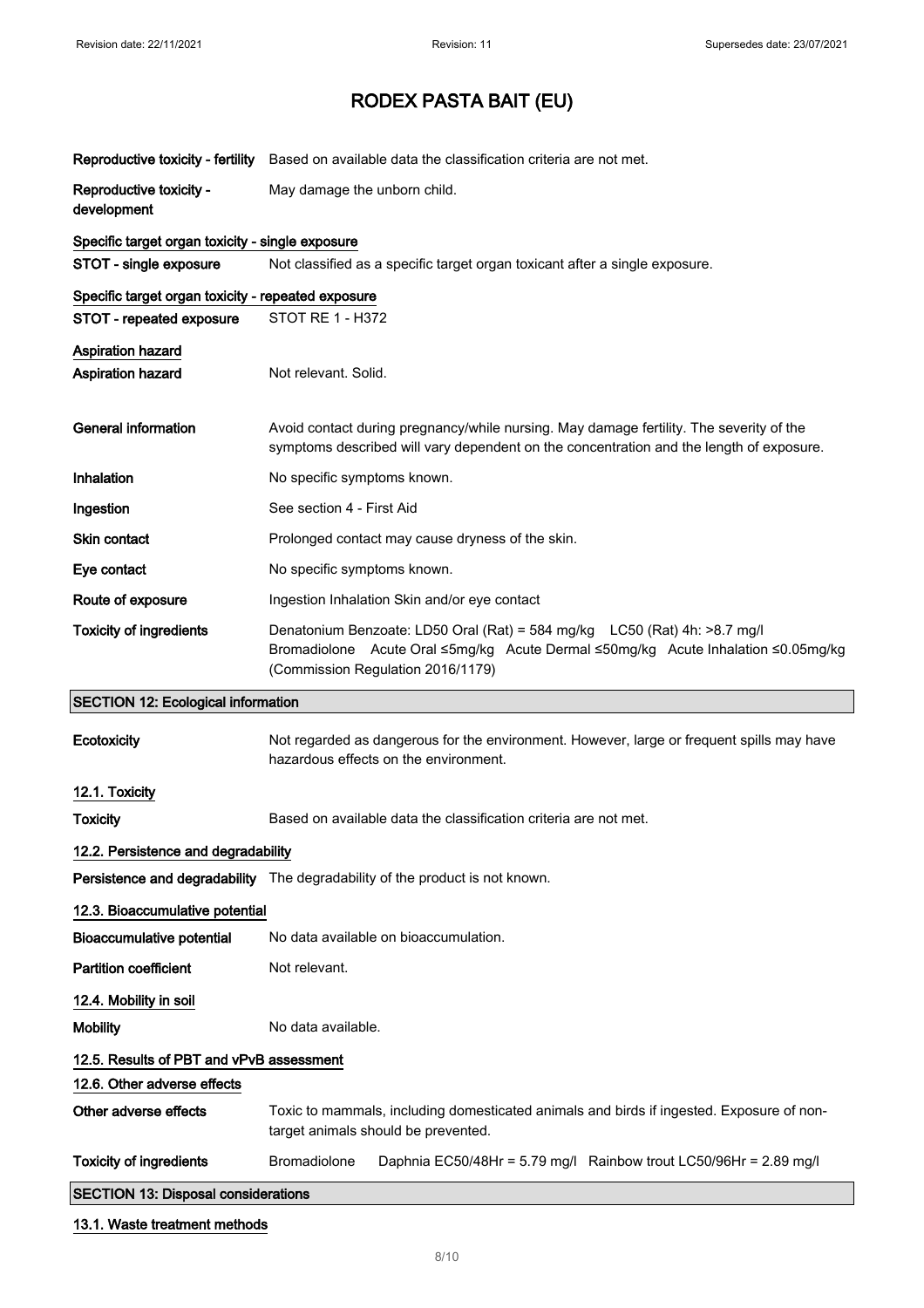| General information | This material and its container must be disposed of in a safe way.                                                                                                        |
|---------------------|---------------------------------------------------------------------------------------------------------------------------------------------------------------------------|
| Disposal methods    | Dispose of in accordance with applicable regional, national, and local laws and regulations.<br>Dispose of Contaminated packaging as unused product unless fully cleaned. |
| Waste class         | Waste disposal key number from EWC is 20 01 19 (Pesticides)                                                                                                               |

### SECTION 14: Transport information

General The product is not covered by international regulations on the transport of dangerous goods (IMDG, IATA, ADR/RID).

### 14.1. UN number

Not applicable.

### 14.2. UN proper shipping name

Not applicable.

### 14.3. Transport hazard class(es)

No transport warning sign required.

### 14.4. Packing group

Not applicable.

### 14.5. Environmental hazards

## Environmentally hazardous substance/marine pollutant

No.

### 14.6. Special precautions for user

Not applicable.

### 14.7. Transport in bulk according to Annex II of MARPOL and the IBC Code

### Transport in bulk according to Not applicable. Annex II of MARPOL 73/78 and the IBC Code

### SECTION 15: Regulatory information

### 15.1. Safety, health and environmental regulations/legislation specific for the substance or mixture

| National regulations | Health and Safety at Work etc. Act 1974 (as amended).<br>The Carriage of Dangerous Goods and Use of Transportable Pressure Equipment<br>Regulations 2009 (SI 2009 No. 1348) (as amended) ["CDG 2009"].<br>EH40/2005 Workplace exposure limits.     |
|----------------------|----------------------------------------------------------------------------------------------------------------------------------------------------------------------------------------------------------------------------------------------------|
| EU legislation       | Regulation (EC) No 1907/2006 of the European Parliament and of the Council of 18<br>December 2006 concerning the Registration, Evaluation, Authorisation and Restriction of<br>Chemicals (REACH) (as amended).                                     |
|                      | Commission Regulation (EU) No 2015/830 of 28 May 2015.<br>Regulation (EC) No 1272/2008 of the European Parliament and of the Council of 16<br>December 2008 on classification, labelling and packaging of substances and mixtures (as<br>amended). |

### 15.2. Chemical safety assessment

No chemical safety assessment has been carried out.

### Inventories